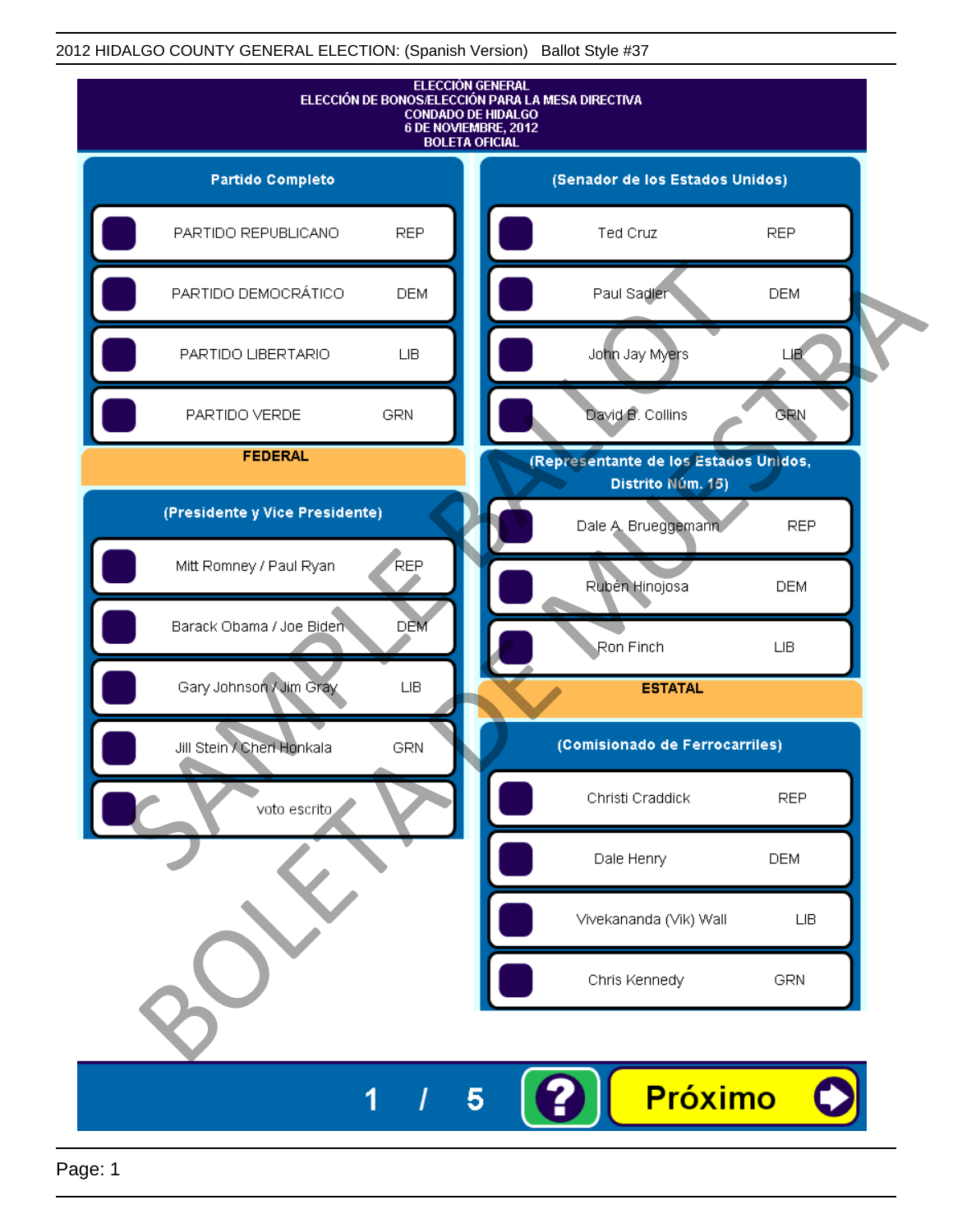

Page: 2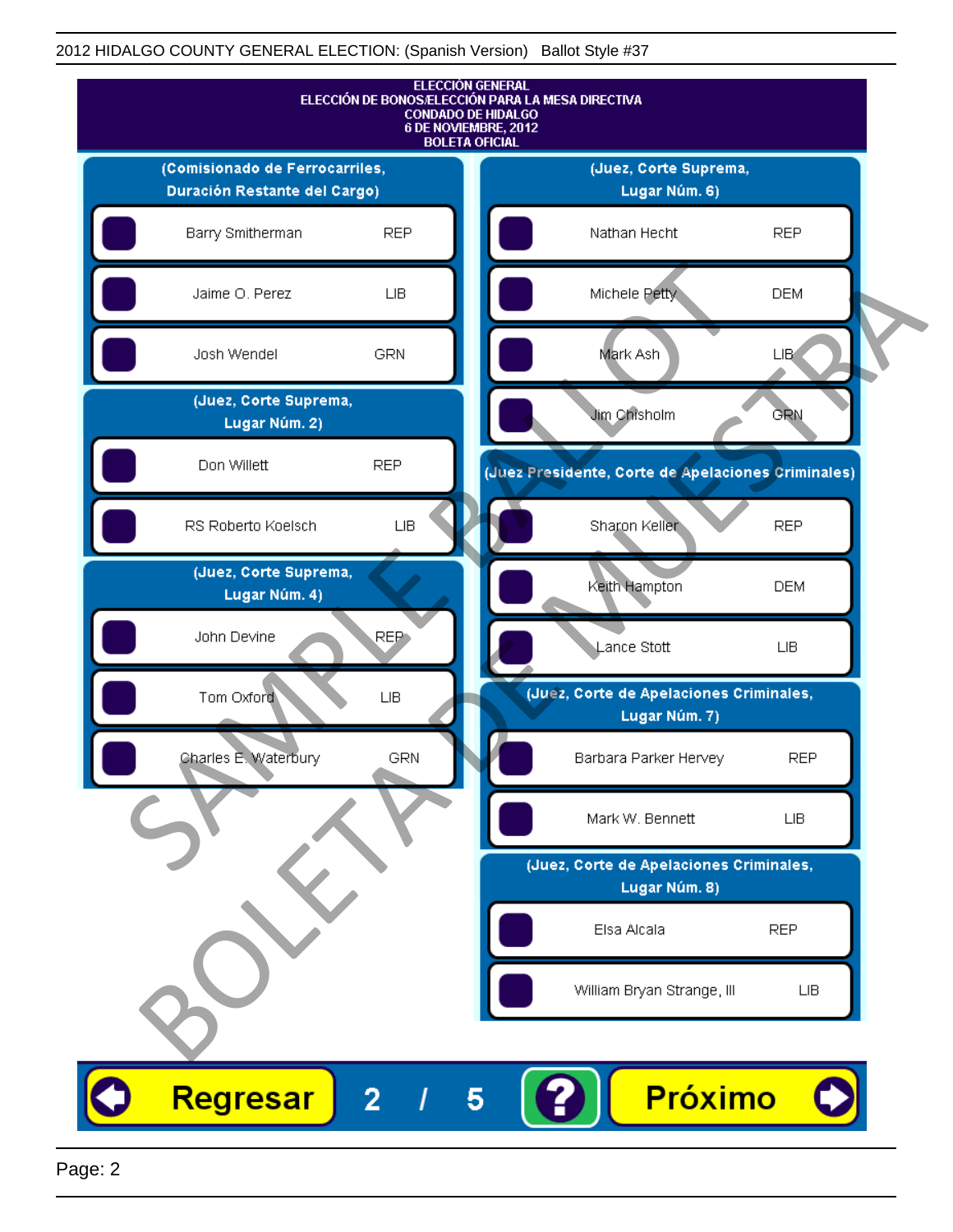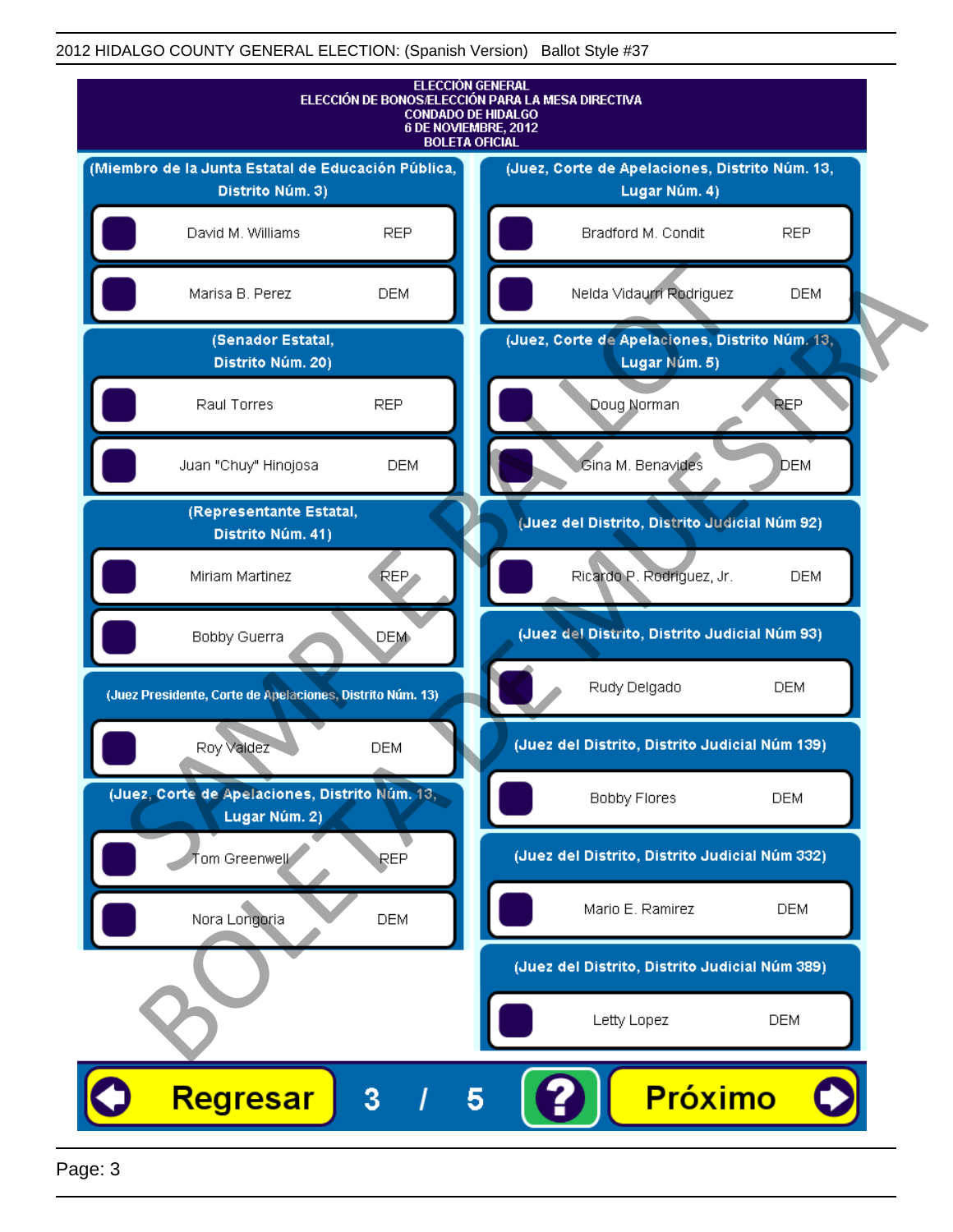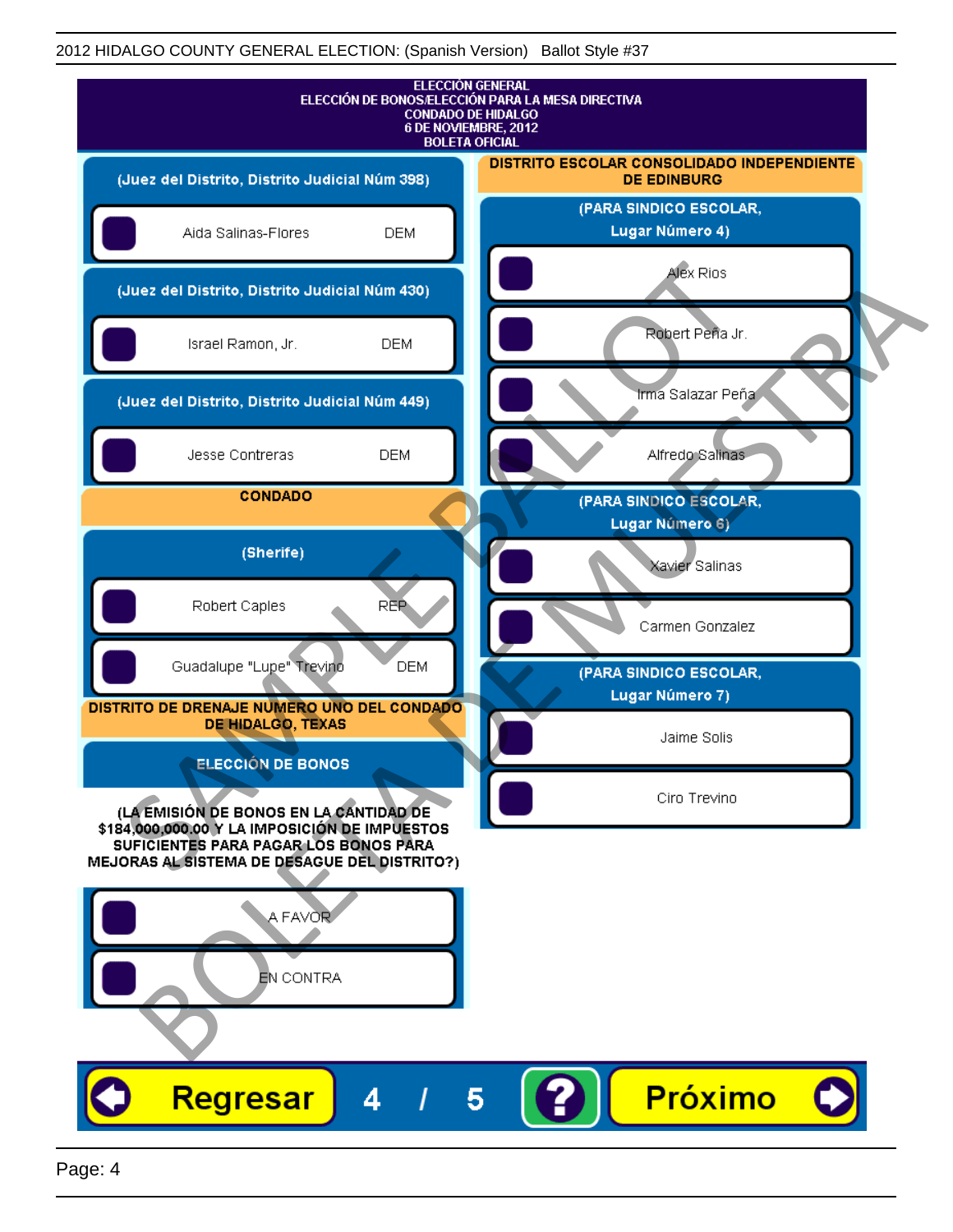#### **ELECCIÓN GENERAL** ELECCIÓN DE BONOS/ELECCIÓN PARA LA MESA DIRECTIVA **CONDADO DE HIDALGO<br>6 DE NOVIEMBRE, 2012 BOLETA OFICIAL**

Revisar

#### CANDIDATO SIN CONTENDIENTE DECLARADO ELECTO

(Juez, Corte de Ley del Condado, Núm. 7) Sergio Valdez (DEM)

(Asesor-Colector de Impuestos del Condado)

Fallo Fall Willdrea, J.I. (DEM)<br>
Consistionado el Condado, Precincto Núm. 1)<br>
A.C. Cuellar Jr. (DEM)<br>
Ullez de Paz, Precinto Núm. 1)<br>
Juez de Paz, Precinto Núm. 1, Lugar Núm. 1)<br>
Gilberto Sentr (DEM)<br>
Robert M. "Bobby" Con misionado del Condiado, Precincto Núm. 1)<br>
Andro del Condiado, Precincto Núm. 3)<br>
ez de Paz, Precinto Núm. 21<br>
algo M. Picer Lo Saerz, (CIEM)<br>
algo M. Picer Lo Saerz, (CIEM)<br>
algo M. Picer Lo Saerz, (CIEM)<br>
ez de Paz, Prec

Regresar

5

5

Page: 5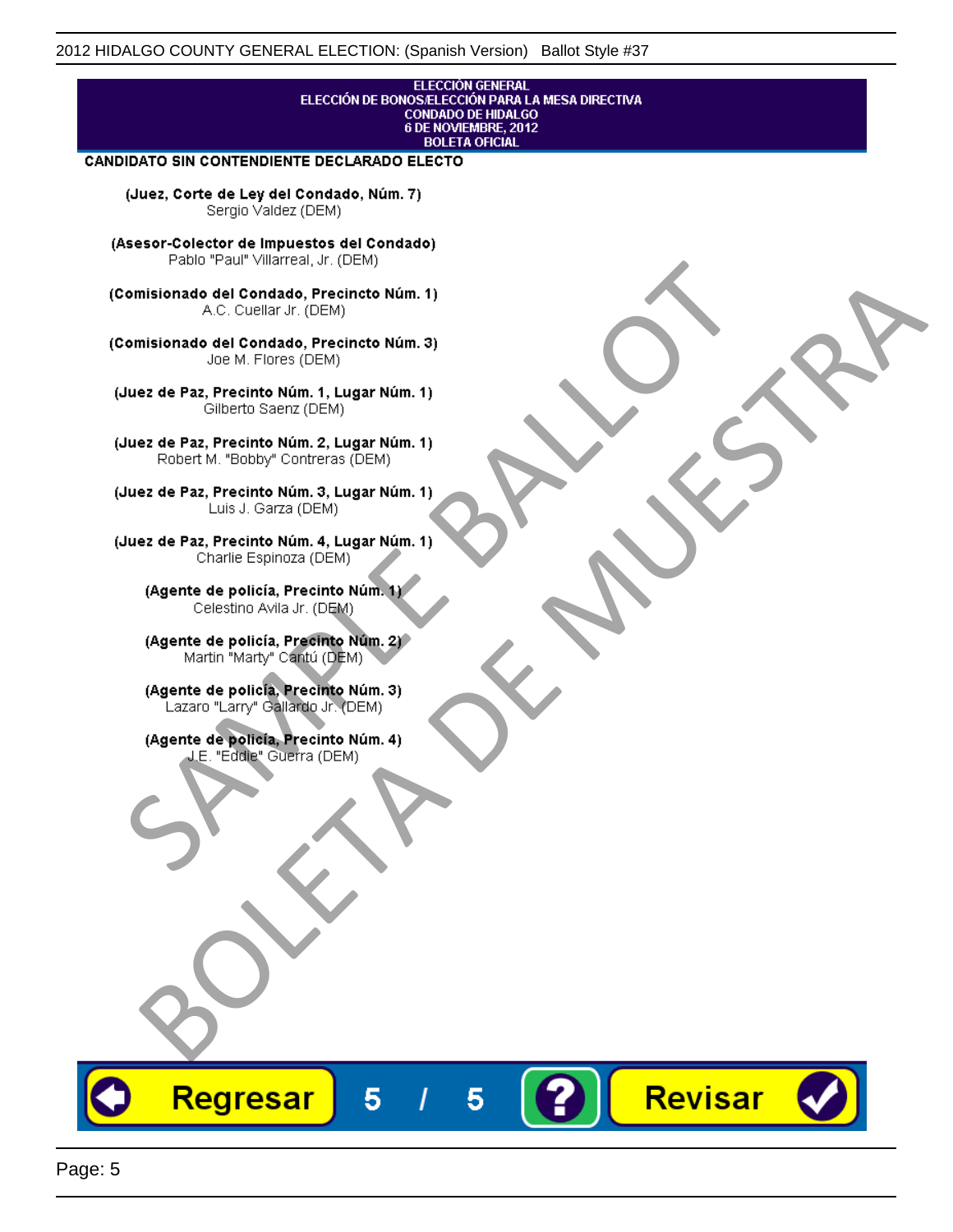# Resumen de instrucciones para la boleta electoral.

Presione el nombre del candidato o el título de la contienda para volver a la contienda.

El botón Votar se iluminará

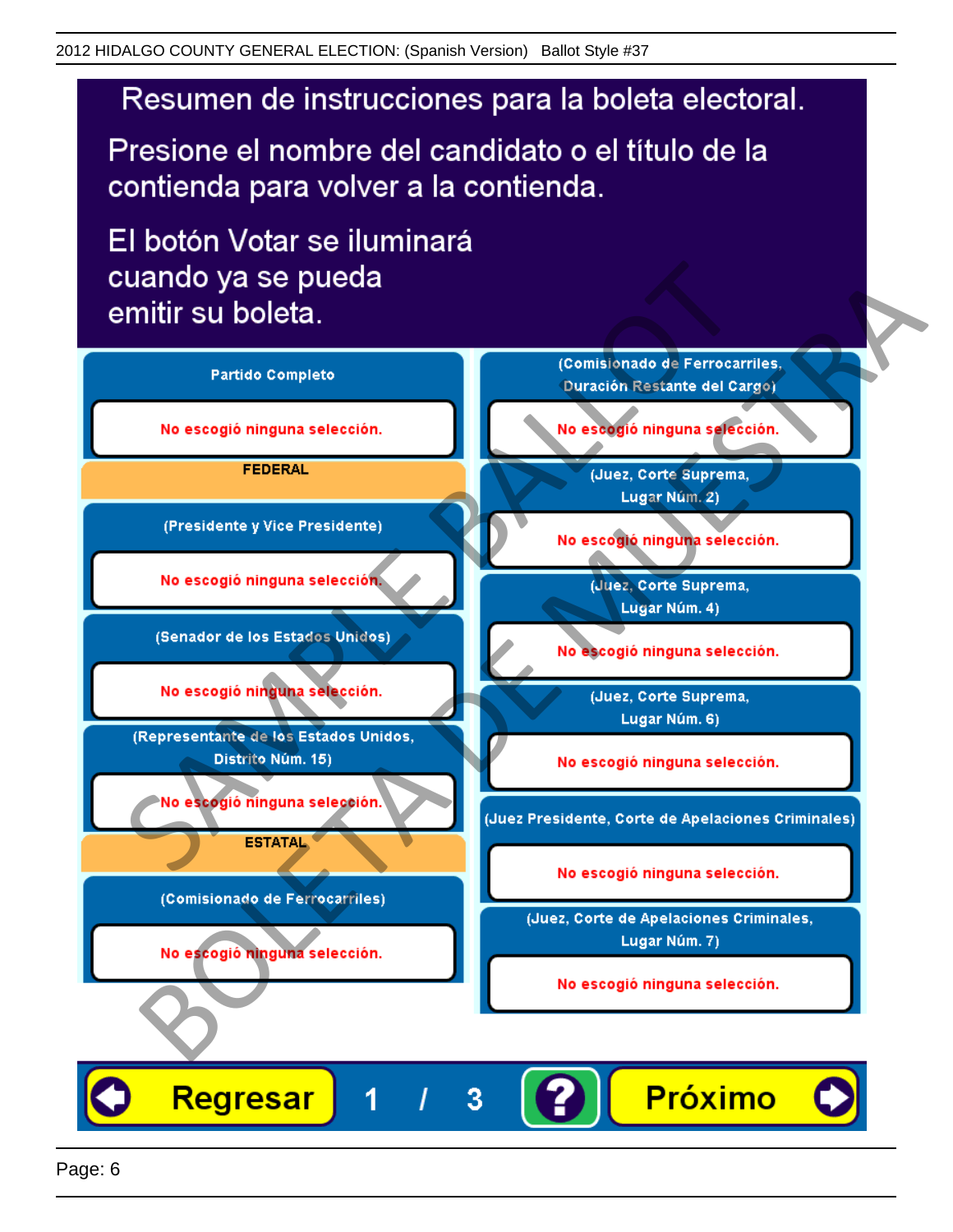# Resumen de instrucciones para la boleta electoral.

Presione el nombre del candidato o el título de la contienda para volver a la contienda.

El botón Votar se iluminará